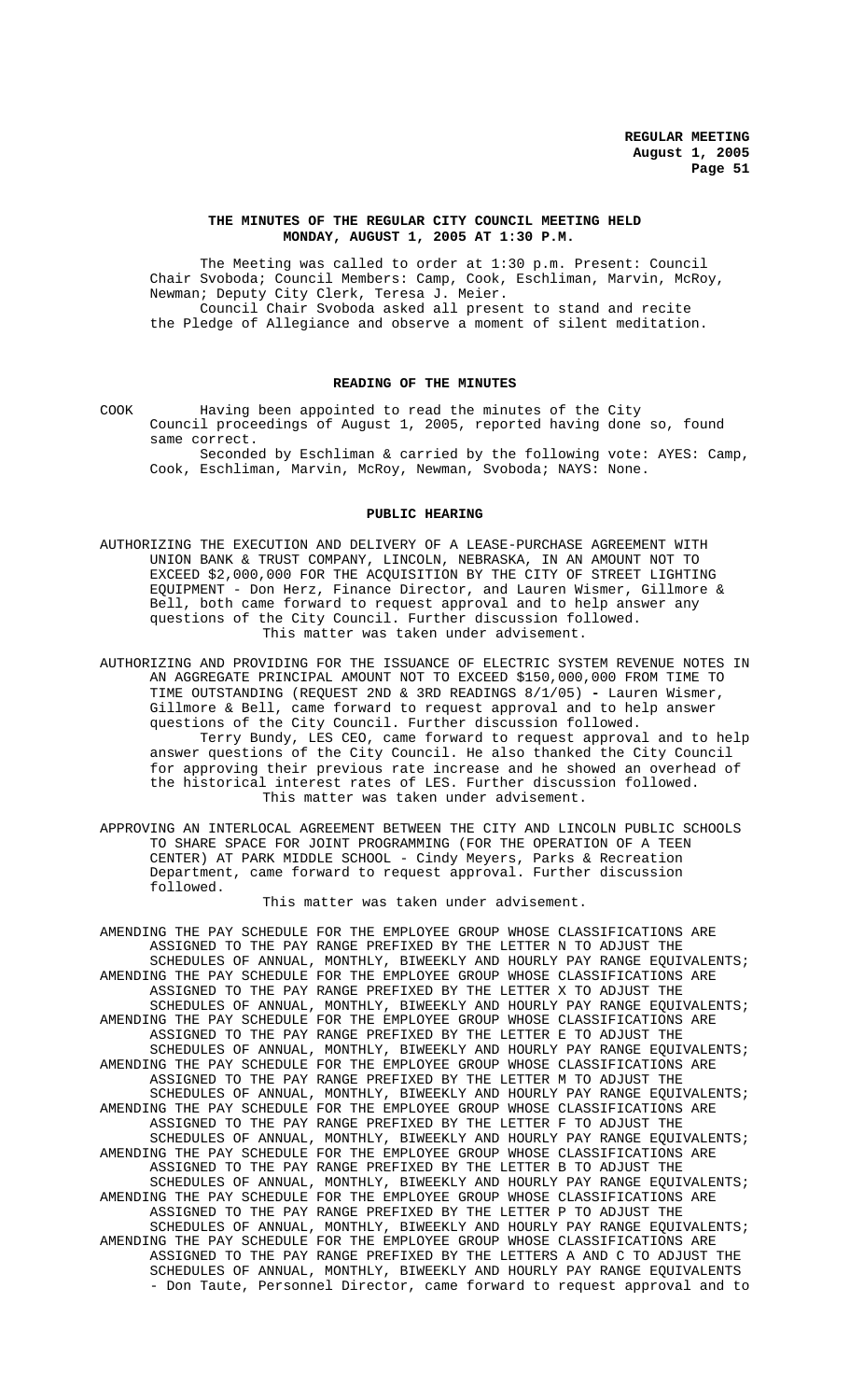> help answer questions of the City Council. Further discussion followed. Mike Morosin, 2055 "S" Street, came forward to express his concerns regarding the pension fund.

> Glen Cekal, 1420 "C" Street, came forward to express his concerns regarding the pension fund.

Don Taute, Personnel Director, came forward for rebuttal. Further discussion followed.

This matter was taken under advisement.

AMENDING LINCOLN MUNICIPAL CODE § 2.76.040 UPDATING DEFINITIONS; § 2.76.135 TO ESTABLISH STEP PAY PLANS FOR A AND C CLASSIFICATIONS; §§ 2.76.145 & 2.76.150 TO PROVIDE CONSISTENCY WITH OTHER STEP PLANS; § 2.76.153 TO INCREASE SHIFT DIFFERENTIAL; § 2.76.155 TO INCREASE LONGEVITY PAY; § 2.76.160 TO DELETE REFERENCE TO CLASSIFICATIONS BEGINNING WITH THE LETTERS A AND C; § 2.76.200 TO AMEND OUT OF CLASS PAY TO COORDINATE WITH THE STEP PLAN; § 2.76.380 TO AMEND PROVISIONS RELATED TO SICK LEAVE PAYOUT; AND § 2.76.395 TO AMEND PROVISIONS RELATING TO VACATION LEAVE **-** Don Taute, Personnel Director, came forward to request approval. Further discussion followed.

This matter was taken under advisement.

- APPROVING AN AGREEMENT BETWEEN THE CITY AND THE NEBRASKA DEPT. OF ROADS SO THAT FEDERAL AND STATE FUNDING MAY BE USED FOR THE DESIGN AND CONSTRUCTION OF THE SAFETY IMPROVEMENT PROJECT AT THE INTERSECTIONS OF 9TH AND 10TH STREETS AT VAN DORN STREET (6/20/05 - P.H. CON'T. TO 6/27/05) (6/27/05 - PLACED ON PENDING TO 8/1/05 W/P.H.) **-** Karl Fredrickson, Public Works & Utilities Director, came forward to help answer questions of the City Council. Further discussion followed. Glen Cekal, 1420 "C" Street, came forward to express his concerns. This matter was taken under advisement.
- HEARING ON BRETT JOSEPH'S NOTICE OF APPEAL APPEALING FROM THE IMPACT FEE DETERMINATION OF IMPACT FEES IMPOSED FOR THE SINGLE-FAMILY DWELLING LOCATED AT 1445 N. 22ND STREET AND REQUESTING A WAIVER OR REDUCTION OF SAID FEES (7/25/05 - P.H. CON'T. 1 WK TO 8/1/05) **-** Michaela Hansen, Public Works & Utilities, came forward in opposition and to help answer questions of the City Council. Further discussion followed. This matter was taken under advisement.

ACCEPTING THE REPORT OF NEW AND PENDING CLAIMS AGAINST THE CITY AND APPROVING DISPOSITION OF CLAIMS SET FORTH FOR THE PERIOD OF JULY 1 - 15, 2005 - David Stinnett, 3036 Dudley Street, came forward asking for approval of his claim. Further discussion followed. Roger Krull, PW&U Wastewater, came forward to help answer questions of the City Council. Further discussion followed. Dana Roper, City Attorney, came forward to help answer questions of the City Council. Further discussion followed.

David Stinnett, came forward for rebuttal. Further discussion followed.

Erich Warner, 1616 Adams Street, Manager of Highlands Swimming Pool, came forward asking for approval of his claim.

Dana Roper, City Attorney, came forward to help answer questions of the City Council. Further discussion followed.

Jerry Shorney, Parks & Recreation Department, came forward to help answer questions of the City Council. Further discussion followed. Erich Warner, came forward for rebuttal. Further discussion followed.

This matter was taken under advisement.

APPROVING AN INTERLOCAL AGREEMENT BETWEEN THE CITY OF LINCOLN AND LANCASTER COUNTY FOR THE RECONSTRUCTION OF ROKEBY ROAD FROM A POINT 500' EAST OF SOUTH 98TH STREET TO A POINT 1100 FEET EAST OF SOUTH 98TH STREET Nicole Fleck-Tooze, Public Works & Utilities, came forward to request approval and to help answer questions of the City Council. Further discussion followed.

This matter was taken under advisement.

APPROVING THE REMOVAL OF THE EXISTING BARRICADE IN CUMBERLAND DRIVE AT THE COMMON LINE OF COLONIAL ACRES 2ND ADDITION AND JERROLD HEIGHTS 2ND ADDITION - Vicki Biloff, 5400 Concord Road, came forward in opposition. She also read a letter in opposition from her neighbor, Dr. Russell Sims.

> Judy Burnham, 5500 Cumberland, came forward in opposition. Sheri Smith, 5500 Pine Lake Road, came forward in opposition.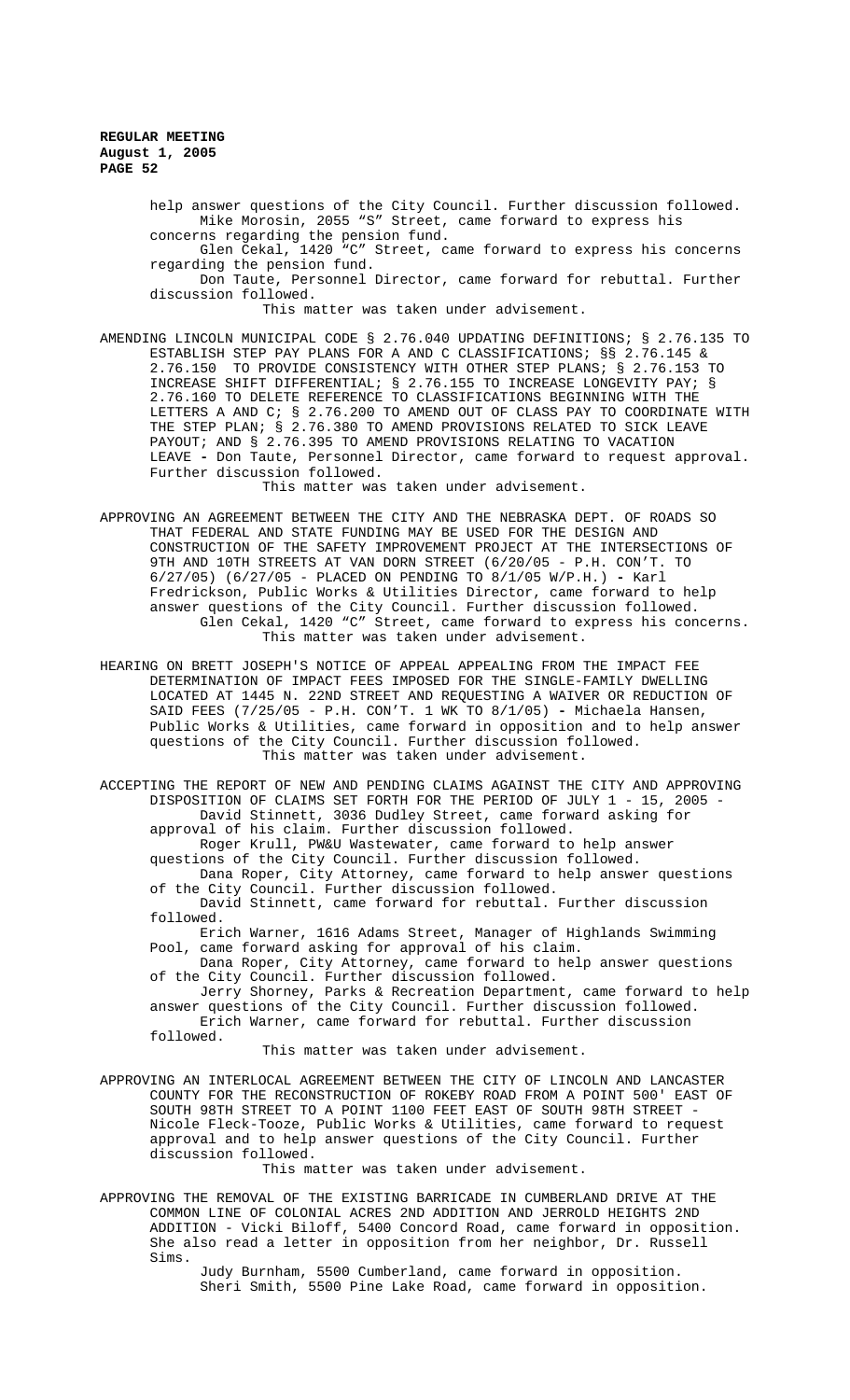Further discussion followed.

Geanine Bordogna, 5301 Concord Road, came forward in opposition. Karl Fredrickson, Public Works & Utilities Director, came forward to help answer questions of the City Council. Further discussion followed. Ray Hill, Planning Department Director, came forward to help answer questions of the City Council. Further discussion followed. Captain Karen Koluch, Lincoln Police Department, came forward in support. Further discussion followed. This matter was taken under advisement.

**TOOK BREAK 4:25 P.M. RECONVENED 4:35 P.M.**

**\*\* END OF PUBLIC HEARING \*\***

**MISCELLANEOUS BUSINESS - NONE**

# **COUNCIL ACTION**

#### **LIQUOR RESOLUTIONS - NONE**

#### ORDINANCES - 2<sup>ND</sup> READING

AUTHORIZING THE EXECUTION AND DELIVERY OF A LEASE-PURCHASE AGREEMENT WITH UNION BANK & TRUST COMPANY, LINCOLN, NEBRASKA, IN AN AMOUNT NOT TO EXCEED \$2,000,000 FOR THE ACQUISITION BY THE CITY OF STREET LIGHTING EQUIPMENT - CLERK read an ordinance, introduced by Jonathan Cook, authorizing and approving a lease-purchase agreement among the City, Union Bank & Trust Company, as Lessor, and Union Bank & Trust Company, as Registrar and Paying Agent, with respect to the purchase and installation of street light poles and related equipment; approving the issuance, sale and delivery by the Lessor of not to exceed \$2,000,000 aggregate principal amount of certificates of participation in said lease; fixing in part and providing for the fixing in part of certain provision of the lease; and related matters, the second time.

AUTHORIZING AND PROVIDING FOR THE ISSUANCE OF ELECTRIC SYSTEM REVENUE NOTES IN AN AGGREGATE PRINCIPAL AMOUNT OF NOT TO EXCEED \$150,000,000 FROM TIME TO TIME OUTSTANDING - PRIOR to reading:

MCROY Made a motion to have  $3^{rd}$  Reading and Action on this day of 8/1/05.

Seconded by Newman & carried by the following vote: AYES: Camp, Cook, Eschliman, Marvin, McRoy, Newman, Svoboda; NAYS: None.

CLERK Read an ordinance, introduced by Jonathan Cook, authorizing and providing for the issuance of Electric System Revenue notes of the City of Lincoln, Nebraska, in an aggregate principal amount of not to exceed \$150,000,000 from time to time outstanding; prescribing the form and details of such notes; covenanting as to the establishment, maintenance, revision and collection of charges and rates for the use and services of said electric system and the application, collection and disbursement of the revenues derived therefrom; limiting the payment of the principal and interest on such notes issued hereunder solely to the sources specified herein; setting forth the conditions for the issuance of such notes hereunder; setting forth events of default and the rights and remedies of the holders of the notes issued hereunder; making various other covenants, agreements, and provisions in connection with the foregoing; and providing for severability, the second time. COOK Moved to pass the ordinance as read.

Seconded by Marvin & carried by the following vote: AYES: Camp, Cook, Eschliman, Marvin, McRoy, Newman, Svoboda; NAYS: None. The ordinance, being numbered **#18584**, is recorded in Ordinance Book #25, Page

APPROVING A FIVE-YEAR/3,500 HOUR LEASE/PURCHASE AGREEMENT BETWEEN THE CITY AND DEERE CREDIT INC. TO PROVIDE A 90-HORSE POWER CLASS BACKHOE LOADER FOR USE BY THE PUBLIC WORKS & UTILITIES WATER DIVISION IN CONSTRUCTION AND MAINTENANCE PROJECTS - CLERK read an ordinance, introduced by Jonathan Cook, accepting and approving a five-year/3,500 hour lease agreement between the City of Lincoln, Nebraska and Deere Credit, Inc. for a 90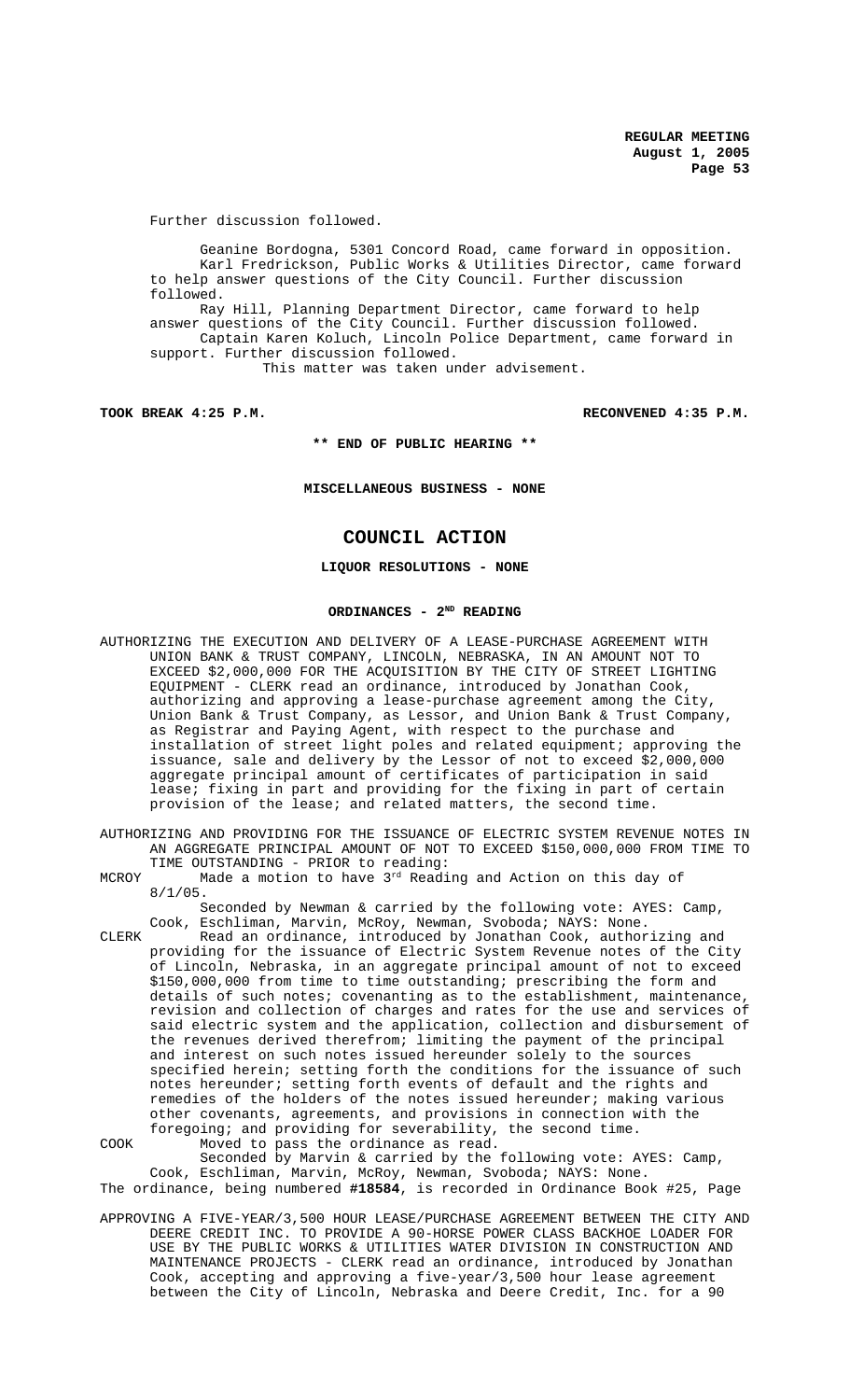> horse power class backhoe loader for use by the Public Works & Utilities Water Division, the second time.

- APPROVING AN INTERLOCAL AGREEMENT BETWEEN THE CITY AND LINCOLN PUBLIC SCHOOLS TO SHARE SPACE FOR JOINT PROGRAMMING (FOR THE OPERATION OF A TEEN CENTER) AT PARK MIDDLE SCHOOL - CLERK read an ordinance, introduced by Jonathan Cook, accepting and approving an Interlocal Agreement between the City of Lincoln and Lincoln Public Schools to share space and joint programming in the operation of a Teen Center at Park Middle School for a 25-year term in effect until September 1, 2030, the second time.
- AMENDING THE PAY SCHEDULE FOR THE EMPLOYEE GROUP WHOSE CLASSIFICATIONS ARE ASSIGNED TO THE PAY RANGE PREFIXED BY THE LETTER N TO ADJUST THE SCHEDULES OF ANNUAL, MONTHLY, BIWEEKLY AND HOURLY PAY RANGE EQUIVALENTS - CLERK read an ordinance, introduced by Jonathan Cook, adopting pay schedules and schedules of pay ranges for employees of the City of Lincoln, Nebraska whose classifications are assigned to pay ranges prefixed by the letter "N"; and repealing Ordinance No. 18414, passed by the City Council on August 9, 2004, the second time.
- AMENDING THE PAY SCHEDULE FOR THE EMPLOYEE GROUP WHOSE CLASSIFICATIONS ARE ASSIGNED TO THE PAY RANGE PREFIXED BY THE LETTER X TO ADJUST THE SCHEDULES OF ANNUAL, MONTHLY, BIWEEKLY AND HOURLY PAY RANGE EQUIVALENTS - CLERK read an ordinance, introduced by Jonathan Cook, adopting pay schedules and schedules of pay ranges for employees of the City of Lincoln, Nebraska whose classifications are assigned to pay ranges prefixed by the letter "X" and repealing Ordinance No. 18422, passed by the City Council on August 9, 2004, the second time.
- AMENDING THE PAY SCHEDULE FOR THE EMPLOYEE GROUP WHOSE CLASSIFICATIONS ARE ASSIGNED TO THE PAY RANGE PREFIXED BY THE LETTER E TO ADJUST THE SCHEDULES OF ANNUAL, MONTHLY, BIWEEKLY AND HOURLY PAY RANGE EQUIVALENTS - CLERK read an ordinance, introduced by Jonathan Cook, adopting pay schedules and schedules of pay ranges for employees of the City of Lincoln, Nebraska whose classifications are assigned to pay ranges prefixed by the letter "E"; and repealing Ordinance No. 18419, passed by the City Council on August 9, 2004, the second time.
- AMENDING THE PAY SCHEDULE FOR THE EMPLOYEE GROUP WHOSE CLASSIFICATIONS ARE ASSIGNED TO THE PAY RANGE PREFIXED BY THE LETTER M TO ADJUST THE SCHEDULES OF ANNUAL, MONTHLY, BIWEEKLY AND HOURLY PAY RANGE EQUIVALENTS - CLERK read an ordinance, introduced by Jonathan Cook, adopting pay schedules and schedules of pay ranges for employees of the City of Lincoln, Nebraska whose classifications are assigned to pay ranges prefixed by the letter "M"; and repealing Ordinance No. 18479, passed by the City Council on December 13, 2004, the second time.
- AMENDING THE PAY SCHEDULE FOR THE EMPLOYEE GROUP WHOSE CLASSIFICATIONS ARE ASSIGNED TO THE PAY RANGE PREFIXED BY THE LETTER F TO ADJUST THE SCHEDULES OF ANNUAL, MONTHLY, BIWEEKLY AND HOURLY PAY RANGE EQUIVALENTS - CLERK read an ordinance, introduced by Jonathan Cook, adopting pay schedules and schedules of pay ranges for employees of the City of Lincoln, Nebraska whose classifications are assigned to pay ranges prefixed by the letter "F" and repealing Ordinance No. 18222, passed by the City Council on August 11, 2003, the second time.
- AMENDING THE PAY SCHEDULE FOR THE EMPLOYEE GROUP WHOSE CLASSIFICATIONS ARE ASSIGNED TO THE PAY RANGE PREFIXED BY THE LETTER B TO ADJUST THE SCHEDULES OF ANNUAL, MONTHLY, BIWEEKLY AND HOURLY PAY RANGE EQUIVALENTS - CLERK read an ordinance, introduced by Jonathan Cook, adopting pay schedules and schedules of pay ranges for employees of the City of Lincoln, Nebraska whose classifications are assigned to pay ranges prefixed by the letter "B"; and repealing Ordinance No. 18413, passed by the City Council on August 9, 2004, the second time.
- AMENDING THE PAY SCHEDULE FOR THE EMPLOYEE GROUP WHOSE CLASSIFICATIONS ARE ASSIGNED TO THE PAY RANGE PREFIXED BY THE LETTER P TO ADJUST THE SCHEDULES OF ANNUAL, MONTHLY, BIWEEKLY AND HOURLY PAY RANGE EQUIVALENTS - CLERK read an ordinance, introduced by Jonathan Cook, adopting pay schedules and schedules of pay ranges for employees of the City of Lincoln, Nebraska whose classifications are assigned to pay ranges prefixed by the letter "P"; and repealing second time.
- AMENDING THE PAY SCHEDULE FOR THE EMPLOYEE GROUP WHOSE CLASSIFICATIONS ARE ASSIGNED TO THE PAY RANGE PREFIXED BY THE LETTERS A AND C TO ADJUST THE SCHEDULES OF ANNUAL, MONTHLY, BIWEEKLY AND HOURLY PAY RANGE EQUIVALENTS - CLERK read an ordinance, introduced by Jonathan Cook, adopting pay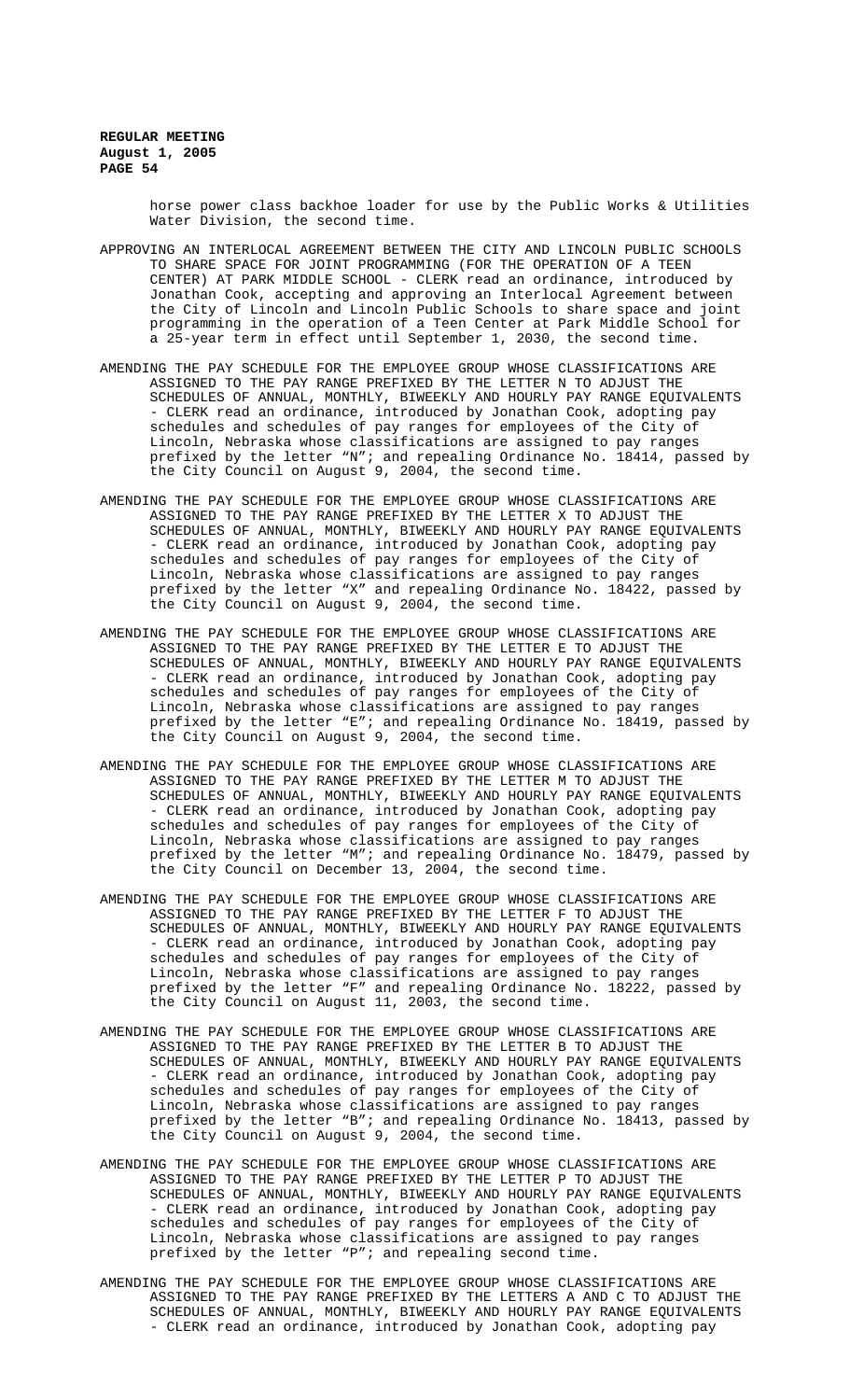schedules and schedules of pay ranges for employees of the City of Lincoln, Nebraska whose classifications are assigned to pay ranges prefixed by the letters "A" and "C"; and repealing Ordinance No. 18412, passed by the City Council on August 9, 2004, the second time. AMENDING LINCOLN MUNICIPAL CODE § 2.76.040 UPDATING DEFINITIONS; § 2.76.135 TO ESTABLISH STEP PAY PLANS FOR A AND C CLASSIFICATIONS; §§ 2.76.145 & 2.76.150 TO PROVIDE CONSISTENCY WITH OTHER STEP PLANS; § 2.76.153 TO INCREASE SHIFT DIFFERENTIAL; § 2.76.155 TO INCREASE LONGEVITY PAY; § 2.76.160 TO DELETE REFERENCE TO CLASSIFICATIONS BEGINNING WITH THE LETTERS A AND C; § 2.76.200 TO AMEND OUT OF CLASS PAY TO COORDINATE WITH THE STEP PLAN; § 2.76.380 TO AMEND PROVISIONS RELATED TO SICK LEAVE PAYOUT; AND § 2.76.395 TO AMEND PROVISIONS RELATING TO VACATION LEAVE - CLERK read an ordinance, introduced by Jonathan Cook, amending Chapter 2.76 of the Lincoln Municipal Code relating to the Personnel System by amending Section 2.76.040 to provide that fire trainees shall be eligible to participate in the group health and dental plans; amending 2.76.135 to establish step pay plans for pay ranges prefixed by "A" and "C"; amending Sections 2.76.145 and 2.76.150 to provide consistency with other step plans; amending Section 2.76.153 to increase shift differential; amending Section 2.76.155 to increase longevity pay; amending Section 2.76.160 to delete references to pay ranges prefixed by the letters "A" and "C"; amending 2.76.200 to amend out-of-class pay to coordinate with the step plan; amending Section 2.76.380 to amend provisions related to sick leave payout; amending Section 2.76.395 to revise provisions relating to vacation leave; and repealing Sections 2.76.040, 2.76.135, 2.76.145, 2.76.150, 2.76.153, 2.76.155, 2.76.160, 2.76.200, 2.76.380 and 2.76.395 of the Lincoln Municipal Code as hitherto existing, the second time.

#### **RESOLUTIONS**

- APPROVING AN AGREEMENT BETWEEN THE CITY AND THE NEBRASKA DEPT. OF ROADS SO THAT FEDERAL AND STATE FUNDING MAY BE USED FOR THE DESIGN AND CONSTRUCTION OF THE SAFETY IMPROVEMENT PROJECT AT THE INTERSECTIONS OF 9TH AND 10TH STREETS AT VAN DORN STREET (6/20/05 - P.H. CON'T. TO 6/27/05) (6/27/05 - PLACED ON PENDING TO 8/1/05 W/P.H.) - CLERK read the following resolution, introduced by Robin Eschliman, who moved its
- adoption:<br>A-83443 BE BE IT RESOLVED by the City Council of the City of Lincoln, Nebraska:

That the attached Agreement between the City of Lincoln and the State of Nebraska Department of Roads for Project No. STPP-5236(1), CN-12797, for Federal and State funding for the design and construction of the Safety Improvement Project at the intersections of 9th and 10th Streets at Van Dorn Street, in accordance with the terms and conditions contained in said Agreement, is hereby approved and the Mayor is authorized to execute the same on behalf of the City of Lincoln.

The City Clerk is directed to return the executed copies of the Agreement to the Public Works and Utilities Department, for transmittal and execution by the State Department of Roads.

Introduced by Robin Eschliman Seconded by Marvin & carried by the following vote: AYES: Camp, Cook, Eschliman, Marvin, McRoy, Newman, Svoboda; NAYS: None.

HEARING ON BRETT JOSEPH'S NOTICE OF APPEAL APPEALING FROM THE IMPACT FEE DETERMINATION OF IMPACT FEES IMPOSED FOR THE SINGLE-FAMILY DWELLING LOCATED AT 1445 N. 22ND STREET AND REQUESTING A WAIVER OR REDUCTION OF SAID FEES (7/25/05 - P.H. CON'T. 1 WK TO 8/1/05) - CLERK read the following resolution, introduced by Jon Camp, who moved its adoption for **denial:**<br><u>A-83444</u> WI

WHEREAS, Brett Joseph, hereinafter Appellant, has filed Building Permit Application B0500416 and Impact Fee Application IF050228 to construct a single-family dwelling at 1445 N. 22nd Street; and WHEREAS, a single-family dwelling had previously been located upon the lot at 1445 N. 22nd Street but said use was discontinued in 1970; and

WHEREAS, the Impact Fee Administrator calculated the Impact Fees for the new single-family dwelling without giving any credit for the prior use, using the Impact Fee Schedules beginning January 1, 2005; and WHEREAS, the Impact Fee Determination was dated February 28, 2005; and

WHEREAS, the Appellant filed his Notice of Appeal on May 31, 2005, appealing the Impact Fee Determination requesting that the Impact Fees be waived or reduced as there was a single-family dwelling previously located on the property and Appellant received no credit for the prior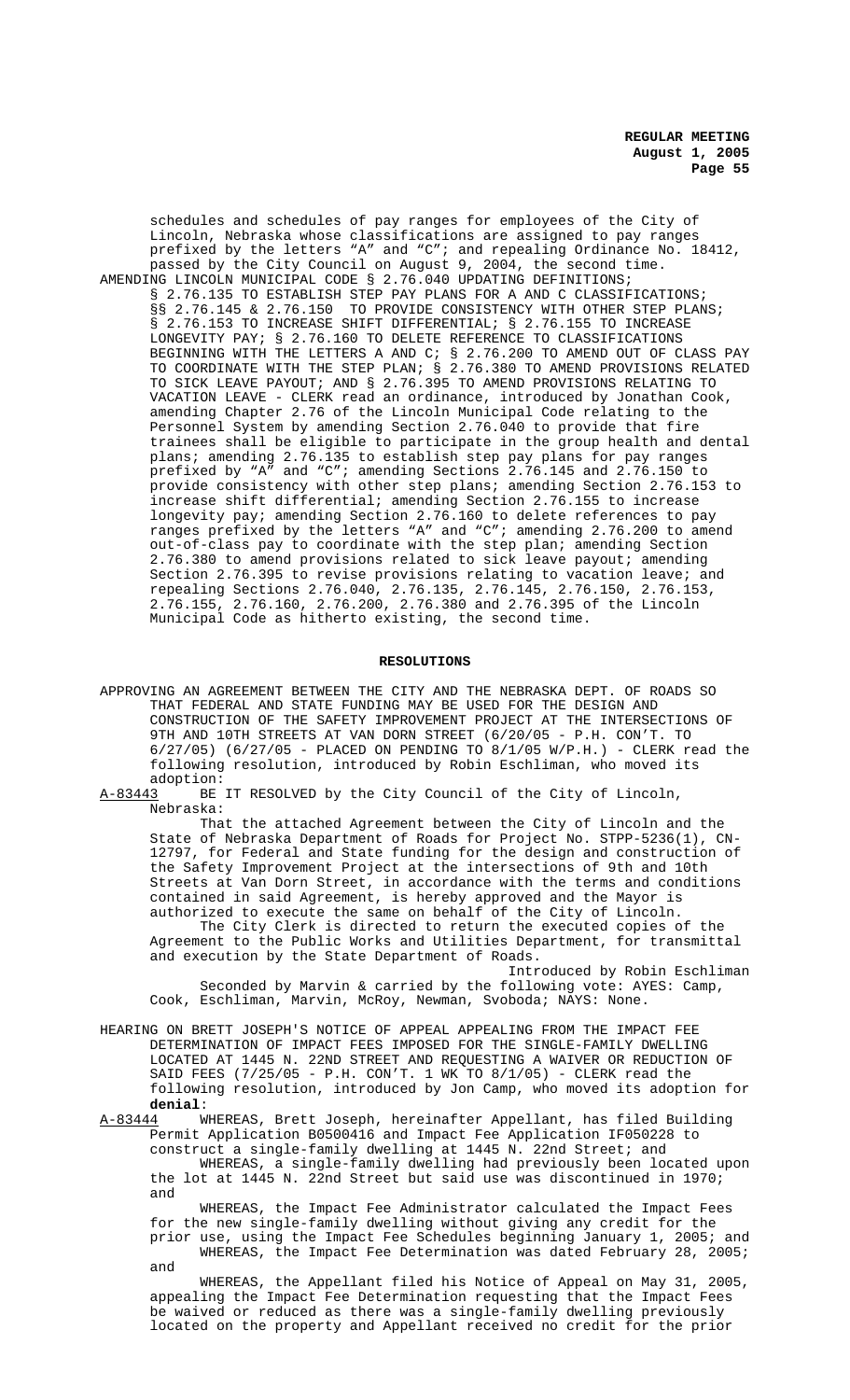use, and that strict application of the Impact Fee Ordinance's calculations under these circumstances work an unjust and undue burden on the Appellant; and

WHEREAS, Lincoln Municipal Code § 27.82.110(i) provides that a Notice of Appeal shall be filed within 10 days after the Impact Fee Determination; and

WHEREAS, Lincoln Municipal code § 27.82.050(4) provides that credit against Impact Fees based upon a prior use is only allowed in the event that the previous use was in operation within 15 years prior to the date of application for the redevelopment; and

WHEREAS, the City Council finds that Impact Fee Notice of Appeal was not timely filed; and

WHEREAS, the City Council finds that the Impact Fee was correctly calculated and that there are no unusual circumstances for the development which demonstrate that the application of the fee to the development would be unfair or unjust as the requested waiver reduction based upon the prior use of the property some 35 years ago does not meet any of the stipulations or conditions required for reduction and/or exemption from Arterial Street Impact Fees.

NOW, THEREFORE, BE IT RESOLVED by the City Council of the City of Lincoln, Nebraska:

That the Impact Fee Appeal filed by Brett Joseph on May 31, 2005 is hereby denied for the following reasons:

1. The May 31, 2005 Notice of Appeal was not filed within 10 days after the February 28, 2005 Impact Fee Determination from which appeal is being filed as required by Lincoln Municipal Code §  $27.82.110(i).$ <br>2. T

The Impact Fee Ordinance requires that the Arterial Street Impact Fee for this building be calculated based upon the current use of the property without credit for any prior use as said prior use was not in operation within 15 years prior to date of application for this redevelopment.

3. The requested exemption does not meet any of the stipulations or conditions required for reduction or exemption from Arterial Street Impact Fees.

Introduced by Jon Camp Seconded by Newman & carried by the following vote: AYES: Camp, Cook, Eschliman, Marvin, McRoy, Newman, Svoboda; NAYS: None.

APPROVING THE CITY OF LINCOLN FEDERAL TRANSIT AUTHORITY PROGRAM FOR DRUG AND ALCOHOL TESTING FOR MASS TRANSIT WORKERS IN SAFETY SENSITIVE FUNCTIONS (REQUEST TO CON'T. P.H. 2 WKS TO 8/15/05) - PRIOR to reading:

COOK Moved to continue Public Hearing and Action to 8/15/05. Seconded by Marvin & carried by the following vote: AYES: Camp, Cook, Eschliman, Marvin, McRoy, Newman, Svoboda; NAYS: None.

REAPPOINTING JOHN LUDDEN, PHYLLIS BOVEE, AND BONNIE ARMSTRONG TO THE LINCOLN AREA AGENCY ON AGING ADVISORY COUNCIL FOR THREE-YEAR TERMS TO EXPIRE JULY 1, 2008 - CLERK read the following resolution, introduced by Jonathan Cook, who moved its adoption:<br>A-83445 BE IT RESOLVED by the City Counc

BE IT RESOLVED by the City Council of the City of Lincoln, Nebraska:

That the reappointment of John Ludden, Phyllis Bovee, and Bonnie Armstrong to the Lincoln Area Agency on Aging Advisory Council for three-year terms expiring July 1, 2008 is hereby approved.

Introduced by Jonathan Cook Seconded by Marvin & carried by the following vote: AYES: Camp, Cook, Eschliman, Marvin, McRoy, Newman, Svoboda; NAYS: None.

APPOINTING JON REHM TO THE CABLE ADVISORY BOARD FOR A THREE-YEAR TERM EXPIRING JULY 1, 2008 - CLERK read the following resolution, introduced by

Jonathan Cook, who moved its adoption:<br>A-83446 BE IT RESOLVED by the City Counc. BE IT RESOLVED by the City Council of the City of Lincoln, Nebraska:

That the appointment of Jonathan Rehm to the Cable Advisory Board for a three-year term expiring July 1, 2008 is hereby approved. Introduced by Jonathan Cook Seconded by Newman & carried by the following vote: AYES: Camp, Cook, Eschliman, Marvin, McRoy, Newman, Svoboda; NAYS: None.

APPOINTING MODESTA PUTLA TO THE MULTICULTURAL ADVISORY COMMITTEE TO FILL AN UNEXPIRED TERM EXPIRING SEPTEMBER 18, 2006 - CLERK read the following resolution, introduced by Jonathan Cook, who moved its adoption: A-83447 BE IT RESOLVED by the City Council of the City of Lincoln, Nebraska: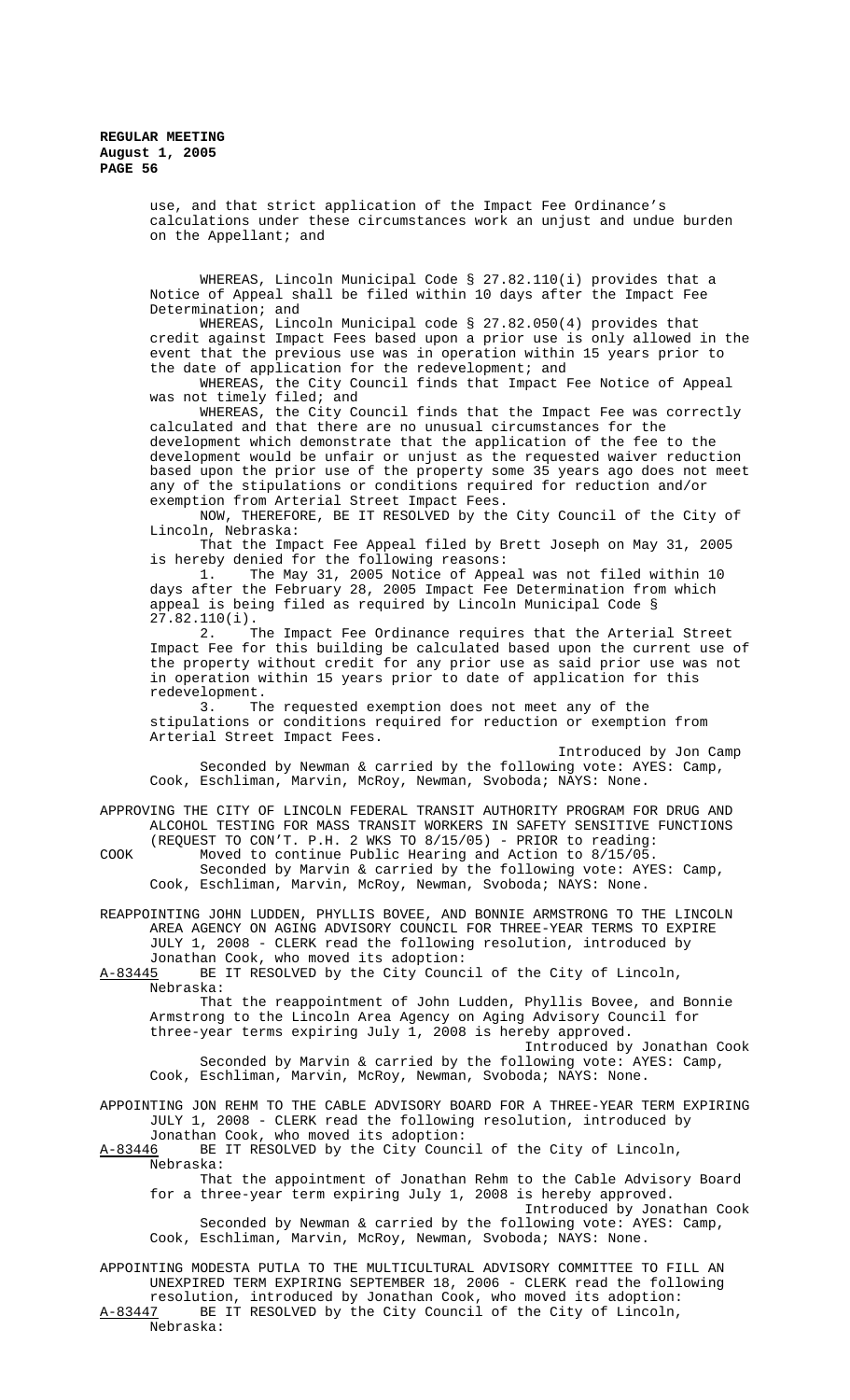That the appointment of Modesta Putla to the Multicultural Advisory Committee to fill an unexpired three-year term expiring September 18, 2006 is hereby approved. Introduced by Jonathan Cook Seconded by Newman & carried by the following vote: AYES: Camp, Cook, Eschliman, Marvin, McRoy, Newman, Svoboda; NAYS: None. APPOINTING DAWNEANE MUNN TO THE LINCOLN AREA AGENCY ON AGING ADVISORY COUNCIL FOR A THREE-YEAR TERM EXPIRING JULY 1, 2008 - CLERK read the following resolution, introduced by Jonathan Cook, who moved its adoption: A-83448 BE IT RESOLVED by the City Council of the City of Lincoln, Nebraska: That the appointment of Dawneane Munn to the Lincoln Area Agency on Aging Advisory Council for a three-year term expiring July 1, 2008 is hereby approved. Introduced by Jonathan Cook Seconded by McRoy & carried by the following vote: AYES: Camp, Cook, Eschliman, Marvin, McRoy, Newman, Svoboda; NAYS: None. ACCEPTING THE REPORT OF NEW AND PENDING CLAIMS AGAINST THE CITY AND APPROVING DISPOSITION OF CLAIMS SET FORTH FOR THE PERIOD OF JULY 1 - 15, 2005 - PRIOR to reading: CAMP Moved to amend Bill No. 05R-176 in the following manner: Move Line Item 14, claim of Erich Warner, and Line Item 16, claim of Jodi Ratliff, to the "Allowed" Column. Also approve Erich Warner for a total of \$125.00 and approve Jodi Ratliff for a total of \$73.00. Seconded by Marvin & carried by the following vote: AYES: Camp, Cook, Eschliman, Marvin, McRoy, Newman, Svoboda; NAYS: None. CLERK Read the following resolution, introduced by Jonathan Cook, who moved its adoption as amended: A-83449 BE IT RESOLVED by the City Council of the City of Lincoln, Nebraska: That the claims listed in the attached report, marked as Exhibit "A", dated July 18, 2005, of various new and pending tort claims filed against the City of Lincoln with the Office of the City Attorney or the Office of the City Clerk, as well as claims which have been disposed of, are hereby received as required by Neb. Rev. Stat. § 13-905 (Reissue 1997). The dispositions of claims by the Office of the City Attorney, as shown by the attached report, are hereby approved:<br>DENIED ALLOWED OR SETTLED<br>Virginia Witulski \$1,179.18 Steven Wittenhagen & Lindsay Wittenhagen \$1 Xim ALLOWED OR SETTLED<br>Steven Wittenhagen & Lindsay Wittenhagen \$1,718.10<br>Jeff Hatcher & Judy Hatcher 171.20<br>Gary Shandera 772.78 Chelsea Madden 3,833.83 Jeff Hatcher & Judy Hatcher 171.20 Sheri & David Stinnett 1,560.60 Gary Shandera 772.78 Ray Schmid 270.92 Dan Bentzinger 418.56 Erich Warner 205.75 Silvia Dimas & Ezequiel Dimas 583.46 Trisha Lankster NAS\* Edmund A. Schneider Jr. 63.00 Jodi Ratliff 73.00 Erich Warner 125.00 Marilyn Waldron 1,402.47<br>April L. Woods NAS\* April L. Woods No Amount Specified The City Attorney is hereby directed to mail to the various claimants listed herein a copy of this resolution which shows the final disposition of their claim. Introduced by Jonathan Cook Seconded by Newman & carried by the following vote: AYES: Camp, Cook, Eschliman, Marvin, McRoy, Newman, Svoboda; NAYS: None. APPROVING AN INTERLOCAL AGREEMENT BETWEEN THE CITY OF LINCOLN AND LANCASTER COUNTY FOR THE RECONSTRUCTION OF ROKEBY ROAD FROM A POINT 500' EAST OF SOUTH 98TH STREET TO A POINT 1100 FEET EAST OF SOUTH 98TH STREET - CLERK read the following resolution, introduced by Jonathan Cook, who moved its adoption:<br><u>A-83450</u> BE IT R BE IT RESOLVED by the City Council of the City of Lincoln, Nebraska: That the attached Interlocal Agreement between the City of Lincoln and Lancaster County, for the widening, reconstruction and maintenance of the paving project in Rokeby Road from a point 500 feet east of South

98th Street to a point 1100 feet east of South 98th Street, upon the terms and conditions set forth in said Agreement, which is attached hereto marked as Attachment "A", is hereby approved and the Mayor is authorized to execute the same on behalf of the City of Lincoln. The City Clerk is directed to forward the fully executed originals

of said Agreement to Trish Owen for placement on the Lancaster County Board agenda. Introduced by Jonathan Cook

Seconded by McRoy & carried by the following vote: AYES: Camp, Cook, Eschliman, Marvin, McRoy, Newman, Svoboda; NAYS: None.

APPROVING THE REMOVAL OF THE EXISTING BARRICADE IN CUMBERLAND DRIVE AT THE COMMON LINE OF COLONIAL ACRES 2ND ADDITION AND JERROLD HEIGHTS 2ND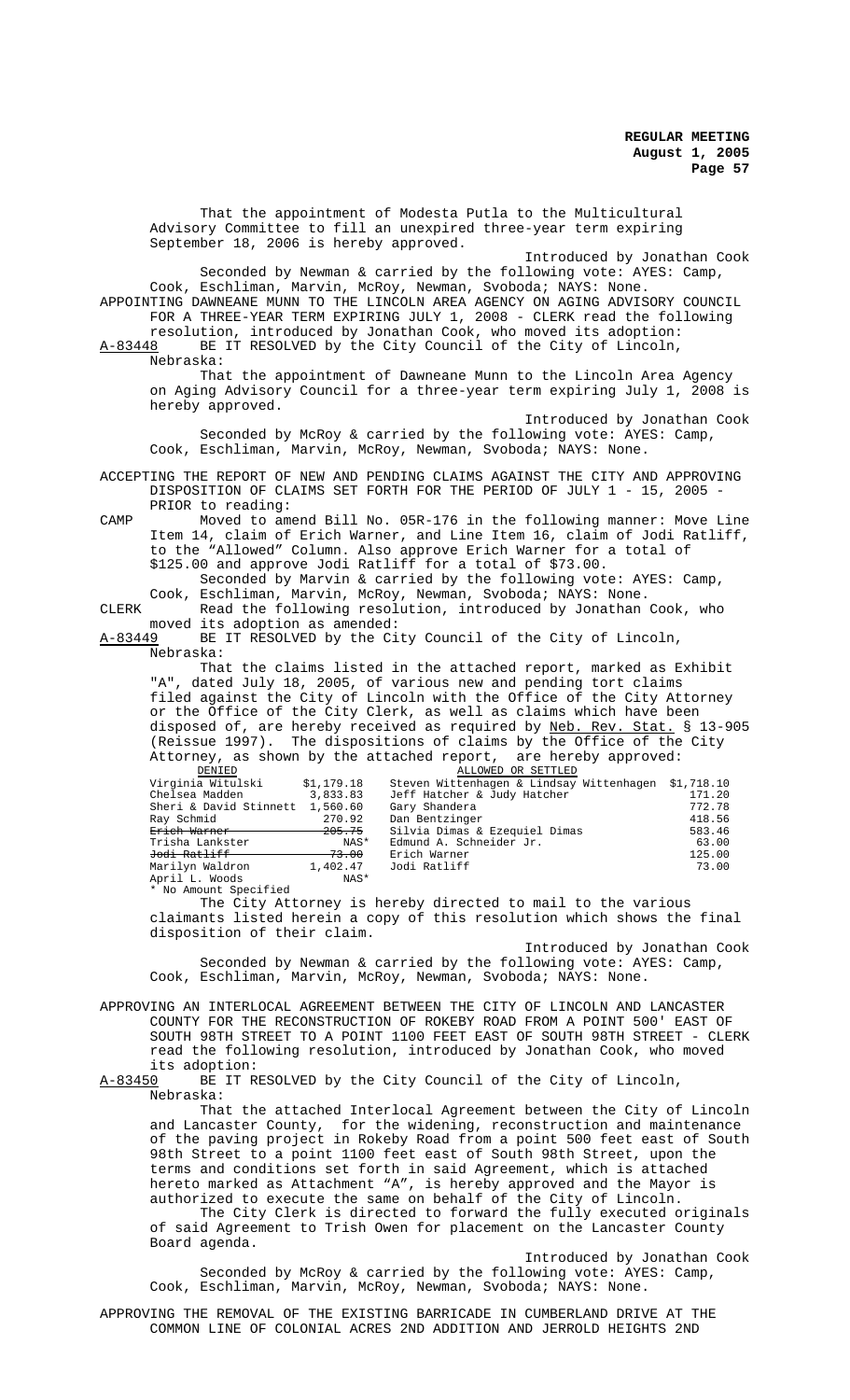ADDITION - PRIOR to reading: CAMP Moved to place Bill No. 05R-178 on pending indefinitely. Seconded by McRoy & carried by the following vote: AYES: Camp, Cook, Eschliman, Marvin, McRoy, Newman, Svoboda; NAYS: None.

APPROVING THE 2005-06 WORK PLAN FOR THE INTERLOCAL AGREEMENT ON STORMWATER MANAGEMENT BETWEEN THE CITY AND LOWER PLATTE SOUTH NATURAL RESOURCES DISTRICT REGARDING STORMWATER QUALITY AND QUANTITY ISSUES - PRIOR to reading:<br>NEWMAN Mo

Moved to amend Bill No. 05R-179 in the following manner: On page 1, line 2, after the word "attached" insert the word Substitute. Replace the Fiscal Year 2005-2006 Work Plan for the Interlocal Agreement on Stormwater Management attached to Bill No. 05-179 marked as Attachment "A" with the Substitute Fiscal Year 2005-2006 Work Plan for the Interlocal Agreement on Stormwater Management attached hereto marked as Attachment "A".

Seconded by Cook & carried by the following vote: AYES: Camp, Cook, Eschliman, Marvin, McRoy, Newman, Svoboda; NAYS: None.

CLERK Read the following resolution, introduced by Jonathan Cook, who moved its adoption as amended:<br>A-83451 BE IT RESOLVED by the Cit

BE IT RESOLVED by the City Council of the City of Lincoln, Nebraska:

That the attached Substitute Fiscal Year 2005-2006 Work Plan for the Interlocal Agreement on Stormwater Management between the City of Lincoln and the Lower Platte South Natural Resources District, which is attached hereto marked as Attachment "A", is hereby approved and the Mayor is authorized to execute the same on behalf of the City of Lincoln. Said Fiscal Year 2005-2006 Work Plan establishes a framework and division of responsibilities for addressing stormwater quality and quantity in the City between the City of Lincoln and the Lower Platte South Natural Resources District and authorizes the use of appropriated monies in accordance with the terms and conditions contained in said Fiscal Year 2005-2006 Work Plan.

The City Clerk is directed to transmit a certified copy of the executed original Fiscal Year 2005-2006 Work Plan to the Interlocal Agreement to Ben Higgins, Public Works and Utilities Department, 901 N. 6th Street, for transmittal to the Lower Platte South Natural Resources District.

Introduced by Jonathan Cook Seconded by Marvin & carried by the following vote: AYES: Camp, Cook, Eschliman, Marvin, McRoy, Newman, Svoboda; NAYS: None.

APPROVING A LABOR CONTRACT BETWEEN THE CITY OF LINCOLN AND THE LINCOLN CITY EMPLOYEES ASSOCIATION TO BE EFFECTIVE AUGUST 11, 2005 - CLERK read the following resolution, introduced by Jonathan Cook, who moved its adoption:<br>A-83452 BE

BE IT RESOLVED by the City Council of the City of Lincoln, Nebraska:

That the attached labor contract between the City of Lincoln and the Lincoln City Employees Association, to be effective August 11, 2005, is hereby approved, and the Mayor is authorized to execute the same on behalf of the City.

Introduced by Jonathan Cook Seconded by Marvin & carried by the following vote: AYES: Camp, Cook, Eschliman, Marvin, McRoy, Newman, Svoboda; NAYS: None.

APPROVING A LABOR CONTRACT BETWEEN THE CITY AND THE LINCOLN POLICE UNION TO BE EFFECTIVE AUGUST 11, 2005 - CLERK read the following resolution, introduced by Jonathan Cook, who moved its adoption:

A-83453 BE IT RESOLVED by the City Council of the City of Lincoln,

Nebraska:

That the attached labor contract between the City of Lincoln and the Lincoln Police Union, to be effective August 11, 2005, is hereby approved, and the Mayor is authorized to execute the same on behalf of the City.

Introduced by Jonathan Cook Seconded by Eschliman & carried by the following vote: AYES: Camp, Cook, Eschliman, Marvin, McRoy, Newman, Svoboda; NAYS: None.

SETTING THE HEARING DATE OF AUGUST 15, 2005 AT 1:30 PM FOR THE APPLICATION OF GRANITE CITY FOOD & BREWERY LTD. DBA GRANITE CITY FOOD & BREWERY FOR AN ADDITION OF THEIR LICENSED PREMISE FOR A SIDEWALK CAFÉ AREA APPROXIMATELY 54 FEET BY 18 FEET TO THE EAST - CLERK read the following resolution, introduced by Robin Eschliman, who moved its adoption:<br>A-83454 BE IT RESOLVED by the City Council, of the City of Lincoln, BE IT RESOLVED by the City Council, of the City of Lincoln, that a

hearing date is hereby set for Monday, August 18, 2005, at 1:30p.m. or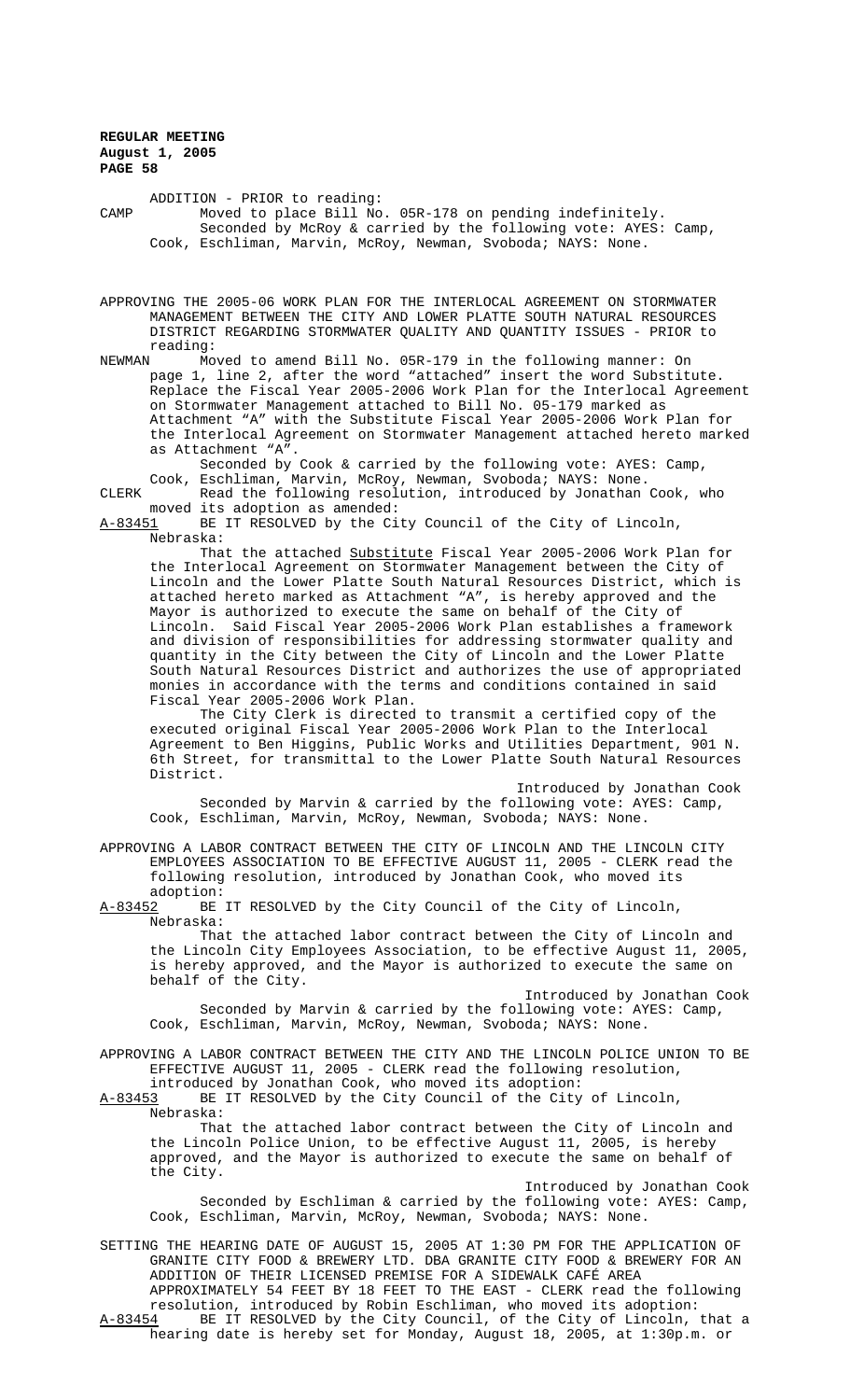as soon thereafter as possible in the City Council Chambers, County-City Building, 555 S. 10<sup>th</sup> Street, Lincoln, NE, for the Application of Granite City Food & Brewery Ltd. dba Granite City Food & Brewery for an addition of their licensed premise for a Sidewalk Café area approximately 54 feet by 18 feet to the east.

If the Police Department is unable to complete the investigation by said time, a new hearing date will be set.

Introduced by Robin Eschliman Seconded by Marvin & carried by the following vote: AYES: Camp, Cook, Eschliman, Marvin, McRoy, Newman, Svoboda; NAYS: None.

SETTING THE HEARING DATE OF AUGUST 15, 2005 AT 1:30PM FOR THE MANAGER APPLICATION OF MARGARET E. STINE FOR THE CONCORD NEIGHBORHOOD CORPORATION DBA APPLEBEE'S NEIGHBORHOOD GRILL & BAR LOCATED AT THE FOLLOWING LOCATIONS: 3951 NORTH 27TH STREET, 1133 "Q" STREET, 3730 VILLAGE DRIVE, 6100 "O" STREET, UNIT C-318 - CLERK read the following resolution, introduced by Robin Eschliman, who moved its adoption:

A-83455 BE IT RESOLVED by the City Council, of the City of Lincoln, that a hearing date is hereby set for Monday, August 18, 2005, at 1:30 p.m. or as soon thereafter as possible in the City Council Chambers, County-City Building, 555 S. 10<sup>th</sup> Street, Lincoln, NE, for the Manager Application of Margaret E. Stine for the Concord Neighborhood Corporation dba Applebee's Neighborhood Grill & Bar located at the following locations: 3951 North 27th Street, 1133 "Q" Street, 3730 Village Drive, 6100 "O" Street, Unit C-318.

If the Police Department is unable to complete the investigation by said time, a new hearing date will be set.

Introduced by Robin Eschliman Seconded by Marvin & carried by the following vote: AYES: Camp, Cook, Eschliman, Marvin, McRoy, Newman, Svoboda; NAYS: None.

# **PETITIONS AND COMMUNICATIONS - NONE**

#### **REPORTS OF CITY OFFICERS**

CLERK'S LETTER AND MAYOR'S APPROVAL OF ORDINANCES AND RESOLUTIONS PASSED BY THE CITY COUNCIL ON JULY 25, 2005 - CLERK presented said report which was placed on file in the Office of the City Clerk. **(27-1)**

REPORT FROM CITY TREASURER OF CITY CASH ON HAND AT THE CLOSE OF BUSINESS OF JUNE 30, 2005 - CLERK presented said report which was placed on file in the Office of the City Clerk. **(5-21)**

#### ORDINANCES - 1<sup>ST</sup> READING

- CHANGE OF ZONE 05011 APPLICATION OF PINE LAKE DEVELOPMENT FOR A CHANGE OF ZONE FROM R-3 RESIDENTIAL DISTRICT TO B-2 PLANNED NEIGHBORHOOD BUSINESS DISTRICT ON PROPERTY GENERALLY LOCATED AT SOUTH 84TH STREET AND OLD CHENEY ROAD (RELATED ITEM: 05R-185) - CLERK read the following ordinance, introduced by Robin Eschliman, amending the Lincoln Zoning District Maps attached to and made a part of Title 27 of the Lincoln Municipal Code, as provided by Section 27.05.020 of the Lincoln Municipal Code, by changing the boundaries of the districts established and shown thereon, the first time.
- USE PERMIT 05003 APPLICATION OF PINE LAKE DEVELOPMENT TO DEVELOP 220,000 SQUARE FEET OF COMMERCIAL FLOOR AREA WITH REQUESTED WAIVERS OF THE PRELIMINARY PLAT PROCESS, TO REDUCE THE FRONT YARD SETBACK FROM 50 FEET TO 25 FEET ALONG S. 84TH STREET AND OLD CHENEY ROAD FOR PARKING AND DRIVING AISLES, AND TO WAIVE THE REQUIRED FRONT YARD ON EACH STREET SIDE OF A DOUBLE FRONTAGE LOT, ON PROPERTY GENERALLY LOCATED AT SOUTH 84TH STREET AND OLD CHENEY ROAD. (RELATED ITEM: 05-115) (ACTION DATE: 8/15/05)

#### ORDINANCES - 3<sup>RD</sup> READING

ANNEXATION 04001 - AMENDING THE LINCOLN CORPORATE LIMITS MAP BY ANNEXING APPROXIMATELY 77 ACRES OF PROPERTY GENERALLY LOCATED SOUTH OF HUMPHREY AVENUE AND EAST OF NORTH  $14^{TH}$  STREET (IN CONNECTION W/05R-157, 05-92) -CLERK read the following ordinance, introduced by Jon Camp, annexing and including the below described land as part of the City of Lincoln,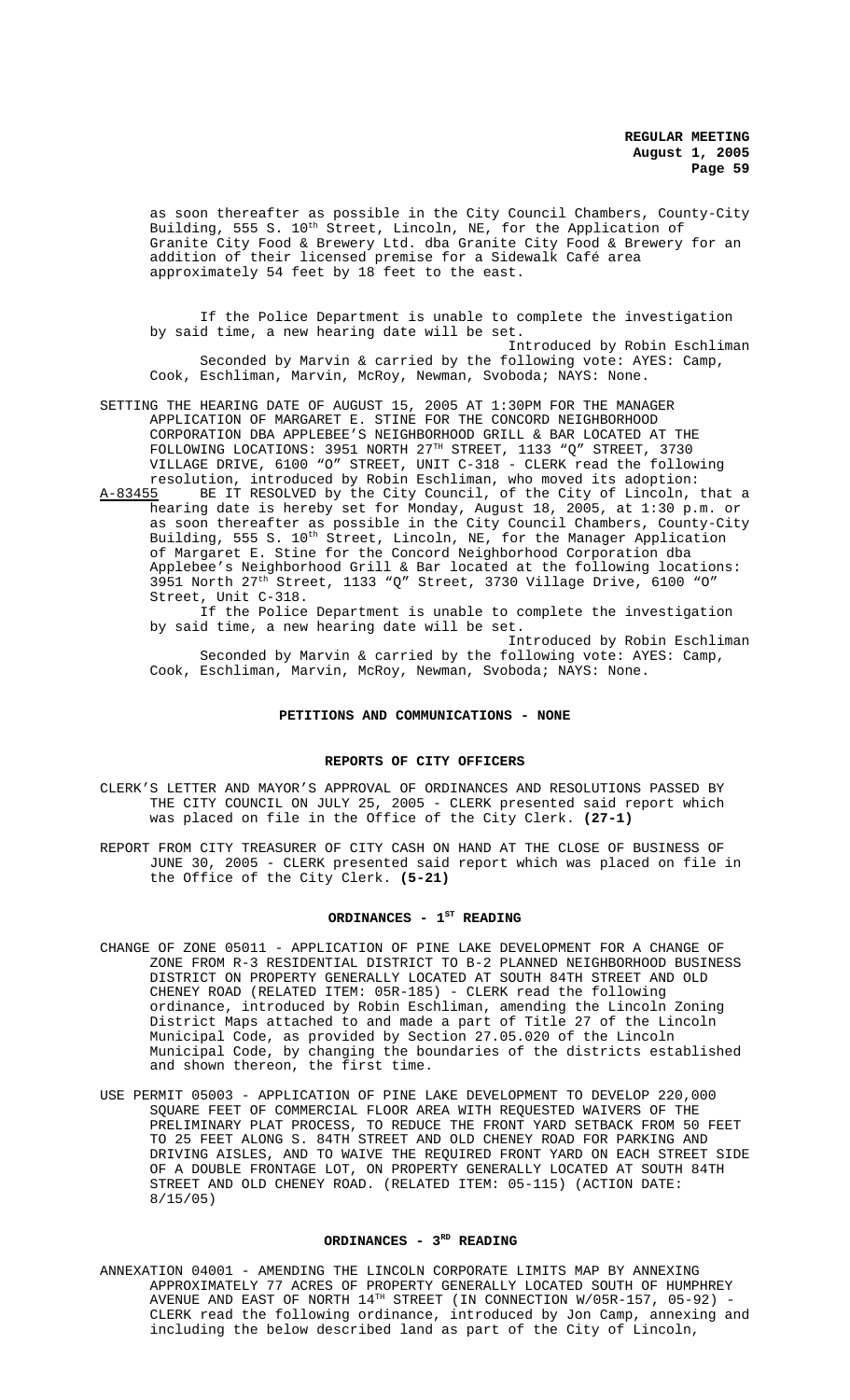Nebraska and amending the Corporate Limits Map attached to and made a part of Ordinance No. 18208, to reflect the extension of the corporate limits boundary fo the City of Lincoln, Nebraska established and shown thereon, the third time.

CAMP Moved to pass the ordinance as read.

Seconded by Newman & carried by the following vote: AYES: Camp, Cook, Eschliman, Marvin, McRoy, Newman, Svoboda; NAYS: None. The ordinance, being numbered **#18579**, is recorded in Ordinance Book #25, Page

APPROVING THE STONE BRIDGE CREEK  $1^{ST}$  CONDITIONAL ANNEXATION AND ZONING

AGREEMENT BETWEEN THE CITY AND STONE BRIDGE CREEK, LLC, RELATING TO THE ANNEXATION OF APPROXIMATELY 77 ACRES, GENERALLY LOCATED SOUTH OF HUMPHREY AVENUE AND EAST OF NORTH 14TH STREET (IN CONNECTION W/ 05-91, 05-92) (ACTION DATE: 8/1/05) - PRIOR to reading:<br>NEWMAN Moved to amend Bill No. 05R-157 in the following

Moved to amend Bill No. 05R-157 in the following manner: On page 1, line 2, after the word "titled" insert the word <u>Substitute</u>. Replace the Stonebridge Creek  $1^{\text{st}}$  Conditional Annexation and Zoning Agreement attached to Bill No. 05R-157 marked as Attachment "A" with the Substitute Stonebridge Creek 1st Conditional Annexation Agreement attached hereto marked as Attachment "A".

Seconded by McRoy & carried by the following vote: AYES: Camp, Cook, Eschliman, Marvin, McRoy, Newman, Svoboda; NAYS: None.

CLERK Read the following resolution, introduced by Jon Camp, who moved its adoption as amended:<br>A-83456 BE IT RESOLVED by

BE IT RESOLVED by the City Council of the City of Lincoln, Nebraska:

That the agreement titled Substitute Stonebridge Creek 1st Conditional Annexation and Zoning Agreement, which is attached hereto, marked as Attachment "A" and made a part hereof by reference, between the City of Lincoln and Stonebridge Creek, LLC (Owner), outlining certain conditions and understandings relating to the annexation of approximately 77 acres of property generally located south of Humphrey Avenue and North 14th Street, is approved.

BE IT FURTHER RESOLVED that the Mayor is authorized to execute the Annexation Agreement on behalf of the City.

BE IT FURTHER RESOLVED that the City Clerk is directed to return two fully executed copies of this Agreement to Rick Peo, Chief Assistant City Attorney, for distribution to the Owner.

BE IT FURTHER RESOLVED that the City Clerk is directed to record the Annexation Agreement or a summary memorandum thereof with the Register of Deeds, filing fees to be paid by the Owner.

Introduced by Jon Camp Seconded by Newman & carried by the following vote: AYES: Camp, Cook, Eschliman, Marvin, McRoy, Newman, Svoboda; NAYS: None.

CHANGE OF ZONE 04007 - APPLICATION OF STONE BRIDGE CREEK LLC FOR A CHANGE OF ZONE FROM AG AGRICULTURAL DISTRICT TO R-3 RESIDENTIAL DISTRICT AND R-5 RESIDENTIAL DISTRICT ON PROPERTY GENERALLY LOCATED SOUTH OF HUMPHREY AVENUE AND EAST OF NORTH  $14^{TH}$  STREET (IN CONNECTION W/05-91, 05R-157) -CLERK read the ordinance, introduced by Jon Camp, amending the Lincoln Zoning District Maps attached to and made a part of Title 27 of the Lincoln Municipal Code, as provided by Section 27.05.020 of the Lincoln Municipal Code, by changing the boundaries of the districts established and shown thereon, the third time.

CAMP Moved to pass the ordinance as read.

Seconded by Marvin & carried by the following vote: AYES: Camp, Cook, Eschliman, Marvin, McRoy, Newman, Svoboda; NAYS: None.

The ordinance, being numbered **#18580**, is recorded in Ordinance Book #25, Page

CHANGE OF ZONE 05044 - APPLICATION OF URBAN DEVELOPMENT DEPARTMENT FOR A CHANGE OF ZONE FROM B-3 COMMERCIAL DISTRICT TO R-4 RESIDENTIAL DISTRICT, ON PROPERTY APPROXIMATELY TWO BLOCKS WITHIN THE UNIVERSITY PLACE NEIGHBORHOOD GENERALLY LOCATED BETWEEN CLEVELAND AND BALDWIN AVENUES, ON THE WEST SIDE OF 47TH STREET - CLERK read the following ordinance, introduced by Jon Camp, amending the Lincoln Zoning District Maps attached to and made a part of Title 27 of the Lincoln Municipal Code, as provided by Section 27.05.020 of the Lincoln Municipal Code, by changing the boundaries of the districts established and shown thereon, the third time. CAMP Moved to pass the ordinance as read.

Seconded by Marvin & carried by the following vote: AYES: Camp, Cook, Eschliman, Marvin, McRoy, Newman, Svoboda; NAYS: None.

The ordinance, being numbered **#18581**, is recorded in Ordinance Book #25, Page

CHANGE OF ZONE 05046 - APPLICATION OF PIERSON, FITCHETT, HUNZEKER, BLAKE AND KATT TO AMEND LINCOLN MUNICIPAL CODE 27.71.080 TO ALLOW FENCES TO A MAXIMUM HEIGHT OF 102 INCHES UNDER CERTAIN CONDITIONS - PRIOR to reading: COOK Moved Motion to Amend No. 1 for Bill No. 05-99 as follows: On page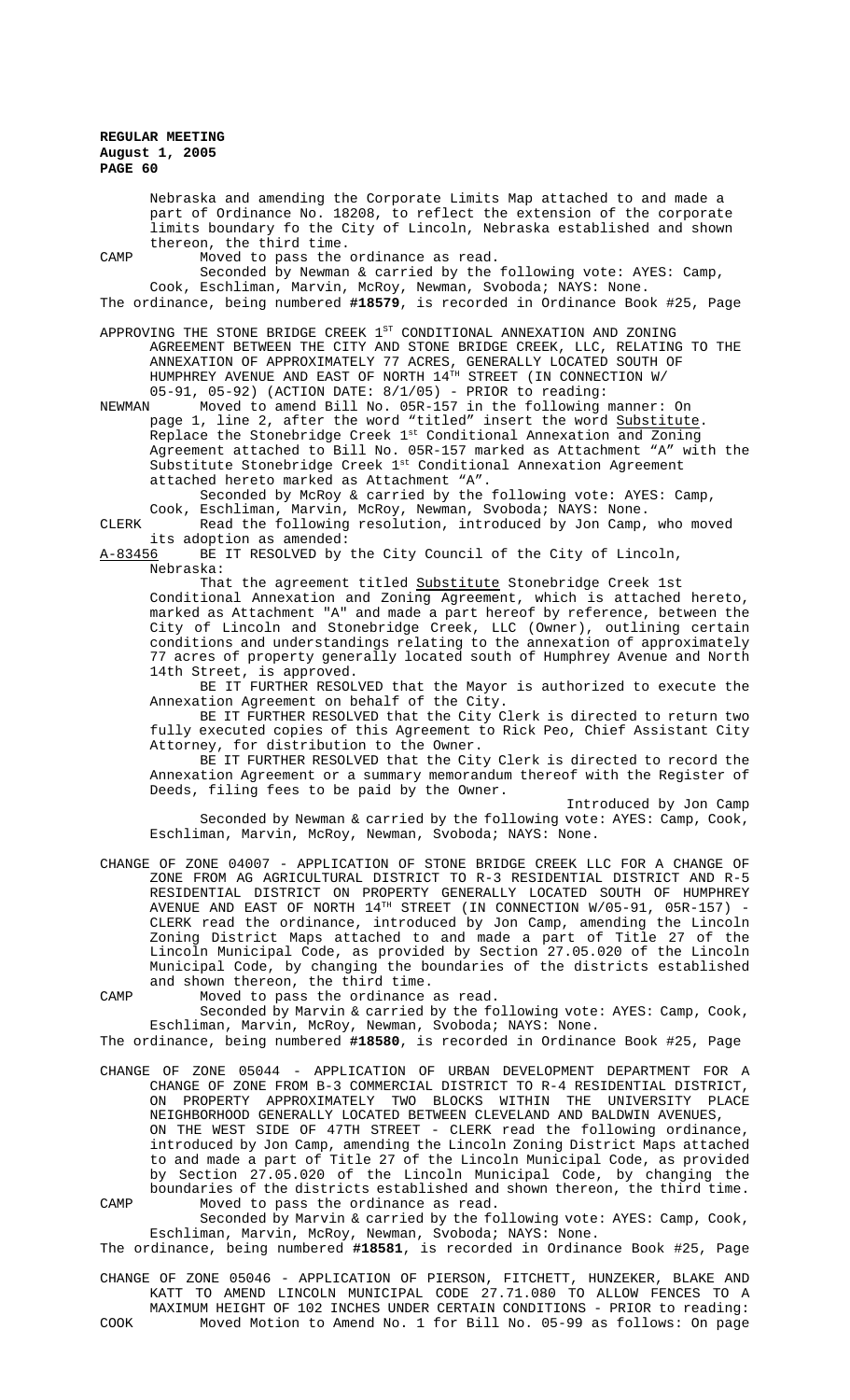2, line 15, delete the word "transformers" and insert in lieu thereof the word "equipment". On page 2, line 17, delete the word "three" and insert in lieu thereof the word "non-opening". On page 2, lines 17 & 18, delete the words "the transformers" and insert in lieu thereof the words "padmounted equipment".

Seconded by Newman & carried by the following vote: AYES: Camp, Cook, Eschliman, Marvin, McRoy, Newman, Svoboda; NAYS: None.

COOK Moved Motion to Amend No. 2 for Bill No. 05-99 as follows: On page 1, delete all of lines 15 through 19 and insert in lieu thereof the following: (1) The fence is located in a required front yard of a lot in a residentially zoned district which has more than one required front yard; On page 2, delete all of lines 4 through 7, On page 2, line 9, delete the period, and add the words "on an abutting lot

Seconded by Newman & carried by the following vote: AYES: Camp, Cook, Eschliman, Marvin, McRoy, Newman, Svoboda; NAYS: None.

CLERK Read the following ordinance, introduced by Jon Camp, amending Section 27.71.080 of the Lincoln Municipal Code relating to fences to provide additional circumstances under which fences may be erected to a height in excess of seventy-six inches; and repealing Section 27.71.080 of the Lincoln Municipal Code as hitherto existing, the third time.

CAMP Moved to pass the ordinance as amended.

Seconded by Newman & carried by the following vote: AYES: Camp, Cook, Eschliman, Marvin, McRoy, Newman, Svoboda; NAYS: None.

The ordinance, being numbered **#18582**, is recorded in Ordinance Book #25, Page

CHANGE OF ZONE 05047 - APPLICATION OF THE PLANNING DIRECTOR TO AMEND LINCOLN MUNICIPAL CODE SECTION 27.45.070 TO CHANGE THE MAXIMUM HEIGHT IN THE H-4 GENERAL COMMERCIAL DISTRICT FROM 35 FEET TO 45 FEET - CLERK read the following ordinance, introduced by Jon Camp, amending Section 27.45.070 of the Lincoln Municipal Code relating to the height and area regulations in the H-4 Highway General Commercial District by amending Table 27.45.070(a) to increase the maximum building height from 35 feet to 45 feet; and repealing Section 27.45.070 of the Lincoln Municipal Code as hitherto existing, the third time.

CAMP Moved to pass the ordinance as read.

Seconded by Eschliman & carried by the following vote: AYES: Camp, Cook, Eschliman, Marvin, McRoy, Newman, Svoboda; NAYS: None.

The ordinance, being numbered **#18583**, is recorded in Ordinance Book #25, Page

APPROVING A REVISED SCHEDULE FOR WATER FEES AND SERVICE CHARGES FOR THE LINCOLN WATER SYSTEM (ACTION DATE: 8/1/05) - CLERK read the following resolution, introduced by Jon Camp, who moved its adoption:<br>A-83457 WHEREAS, the City Council of Lincoln, Nebr

WHEREAS, the City Council of Lincoln, Nebraska, is authorized under Section 17.22.010 of the Lincoln Municipal Code to establish water use charges for all customers of the Lincoln Water System.

WHEREAS, Both the Mayor's Advisory Committees, Streets, Roads and Trails (SRT) and the Mayor's Infrastructure Finance Committee (MIFC) support the water rate increases proposed by the City's Public Works & Utilities Department over the next 10 years, to help finance the infrastructure needs identified in the City's Capital Improvement Program. The current projections acknowledge the need for approval of a 7% user fee increase for Fiscal Year 2005-06; a 7% increase for Fiscal Year 2006-07; and a 5% increase for Fiscal Year 2007-08.

WHEREAS, Lincoln's water infrastructure is a necessary component and is required under city charter to be provided to all areas served within the city limits.

And WHEREAS, Lincoln's water rates have historically remained low, and even with the proposed rate increases will continue this tradition of competitive rates within the region and nationally.

NOW, THEREFORE, BE IT RESOLVED by the City Council of the City of Lincoln, Nebraska:

Effective with the billing cycle commencing on November 15, 2005, and ending January 15, 2006, the following schedule of water use charges is hereby established and adopted:

SCHEDULE A

The following rate schedule shall apply to all residential property. "Residential Property" shall be defined as property consisting of dwelling units. If there is more than one use per master meter on any one property including the residential use, the schedule to be used will be determined as residential, if the residential portion is 50 percent or more of the area of the building.

99.5 cents per 100 cubic feet for the first 800 cubic feet of water used per dwelling unit each month.

138 cents per 100 cubic feet for the next 1500 cubic feet of water used per dwelling unit each month.

210 cents per 100 cubic feet for all additional water used each month.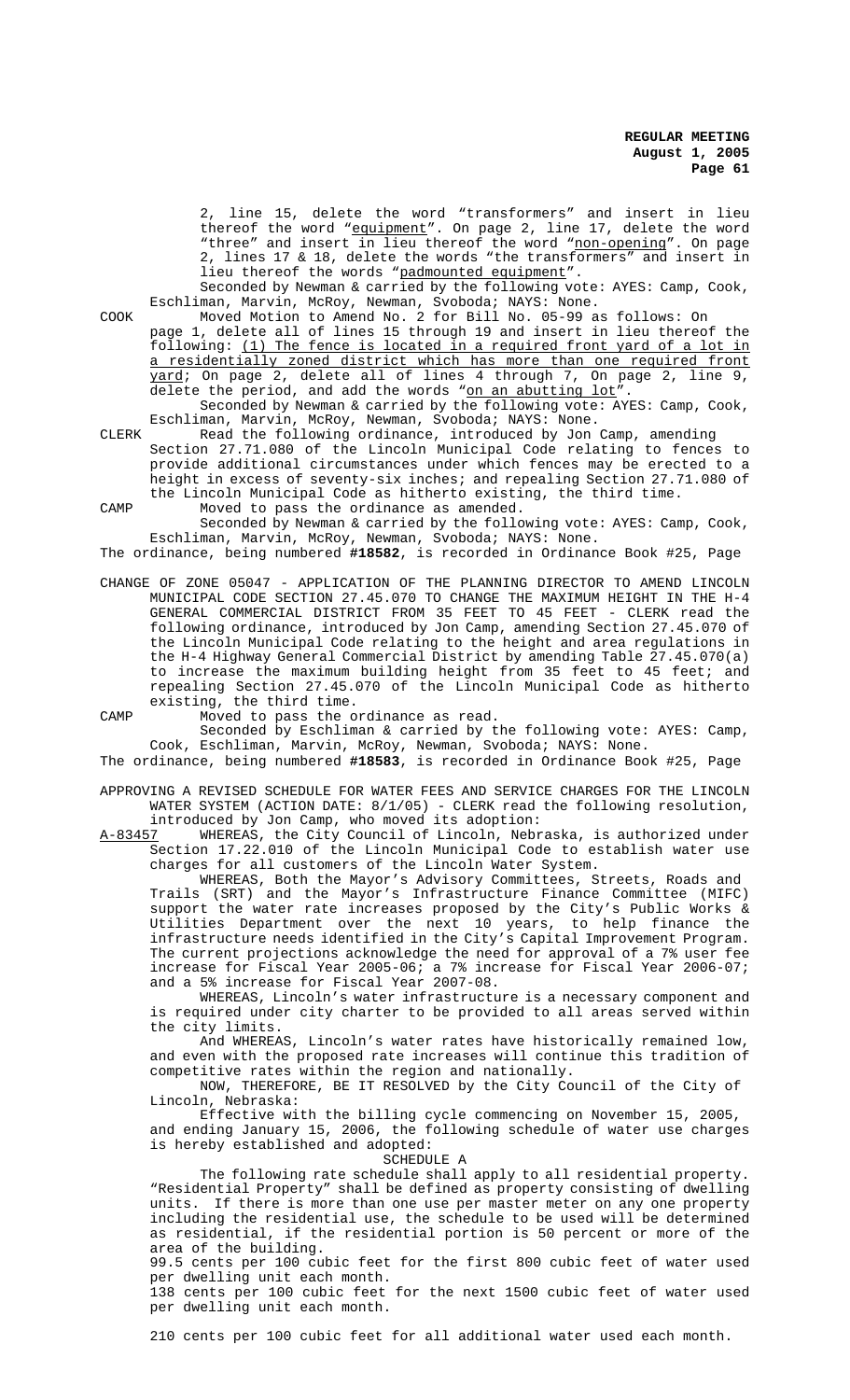> The monthly Service Charge shall be hereinafter provided. SCHEDULE B

The following rate schedule shall apply for the current calendar year to all non-residential property that used less than 12,000,000 cubic feet of water in the previous calendar year:

99.5 cents per 100 cubic feet for the first 8000 cubic feet of water used per month.

138 cents per 100 cubic feet for all additional water used each month. The minimum monthly Service Charge shall be as hereinafter provided.

SCHEDULE C

The following rate schedule shall apply for the current year to all non-residential property that used more than 12,000,000 cubic feet of water in the previous calendar year. On a calendar year basis, a "base usage" of each high user customer will be determined. The base usage is an average of the water usage of each high user customer for the previous three (3) calendar years. The following fees would apply:

93.5 cents per 100 cubic feet for water usage less than base to 5% above base.

97.5 cents per 100 cubic feet for water usage 5% - 15% above base.

101.5 cents per 100 cubic feet for water usage 15% - 25% above base. 106.5 cents per 100 cubic feet for water usage for all water usage over 25% above base.

The minimum monthly Service Charge shall be as hereinafter provided.

SCHEDULE D - PROVISIONS APPLICABLE -

TO ALL TYPES OF WATER SERVICE

Service Charge. There shall be a Service Charge per month to each property using the Lincoln Water System, determined by the number and size of the water meter, or meters, serving such property, to-wit:

| SERVICE CHARGE FOR              |
|---------------------------------|
| WATER METER<br>WATER METER SIZE |
| \$2.95                          |
| \$2.95                          |
| \$2.95                          |
| \$5.90                          |
| \$11.80                         |
| \$26.55                         |
| \$47.20                         |
| \$106.15                        |
| \$188.75                        |
| \$294.90                        |
|                                 |

The Service Charge for a multiple dwelling unit or mobile home shall be at least \$1.81 per dwelling unit or mobile home hookup space per month. In those instances where fire protection considerations dictate that a water meter larger than 1-inch service a single-family dwelling unit located on a single lot, the monthly service charge shall be \$2.95 per dwelling unit. A dwelling unit shall, for the purpose of this schedule, be defined as a room or rooms in which kitchen facilities are provided, located in the building or structure used by a facility or household as a home or residence of the family or household.

WATER RATES TO CUSTOMERS OUTSIDE

THE CITY LIMITS

Customers located outside the City Limits of Lincoln and served by the water system of the City of Lincoln shall pay the same water rates charged to customers within the City Limits of Lincoln for water furnished them by the water system of the City of Lincoln.

BE IT FURTHER RESOLVED that Resolution No. A-82998, adopted by the City Council on September 27, 2004, is hereby superseded.

Introduced by Jon Camp Seconded by McRoy & carried by the following vote: AYES: Camp, Eschliman, Marvin, McRoy, Svoboda; NAYS: Cook, Newman.

APPROVING A REVISED SCHEDULE FOR WASTEWATER FEES AND SERVICE CHARGES FOR THE LINCOLN WASTEWATER SYSTEM (ACTION DATE: 8/1/05) - CLERK read the following

resolution, introduced by Jon Camp, who moved its adoption:<br>A-83458 WHEREAS, the City Council of Lincoln, Nebraska, is aut A-83458 WHEREAS, the City Council of Lincoln, Nebraska, is authorized under Sections 17.60.020 and 17.60.030 of the Lincoln Municipal Code to establish wastewater charges for all customers of the Lincoln Wastewater System.

WHEREAS, Both the Mayor's Advisory Committees, Streets, Roads and Trails (SRT) and the Mayor's Infrastructure Finance Committee (MIFC) support the wastewater rate increases proposed by the City's Public Works & Utilities Department over the next 10 years, to help finance the infrastructure needs identified in the City's Capital Improvement Program. The current projections acknowledge the need for approval of a 9% user fee increase for Fiscal Year 2005-06; a 9% increase for Fiscal Year 2006-07; and a 7% increase for Fiscal Year 2007-08.

WHEREAS, Lincoln's wastewater infrastructure is a necessary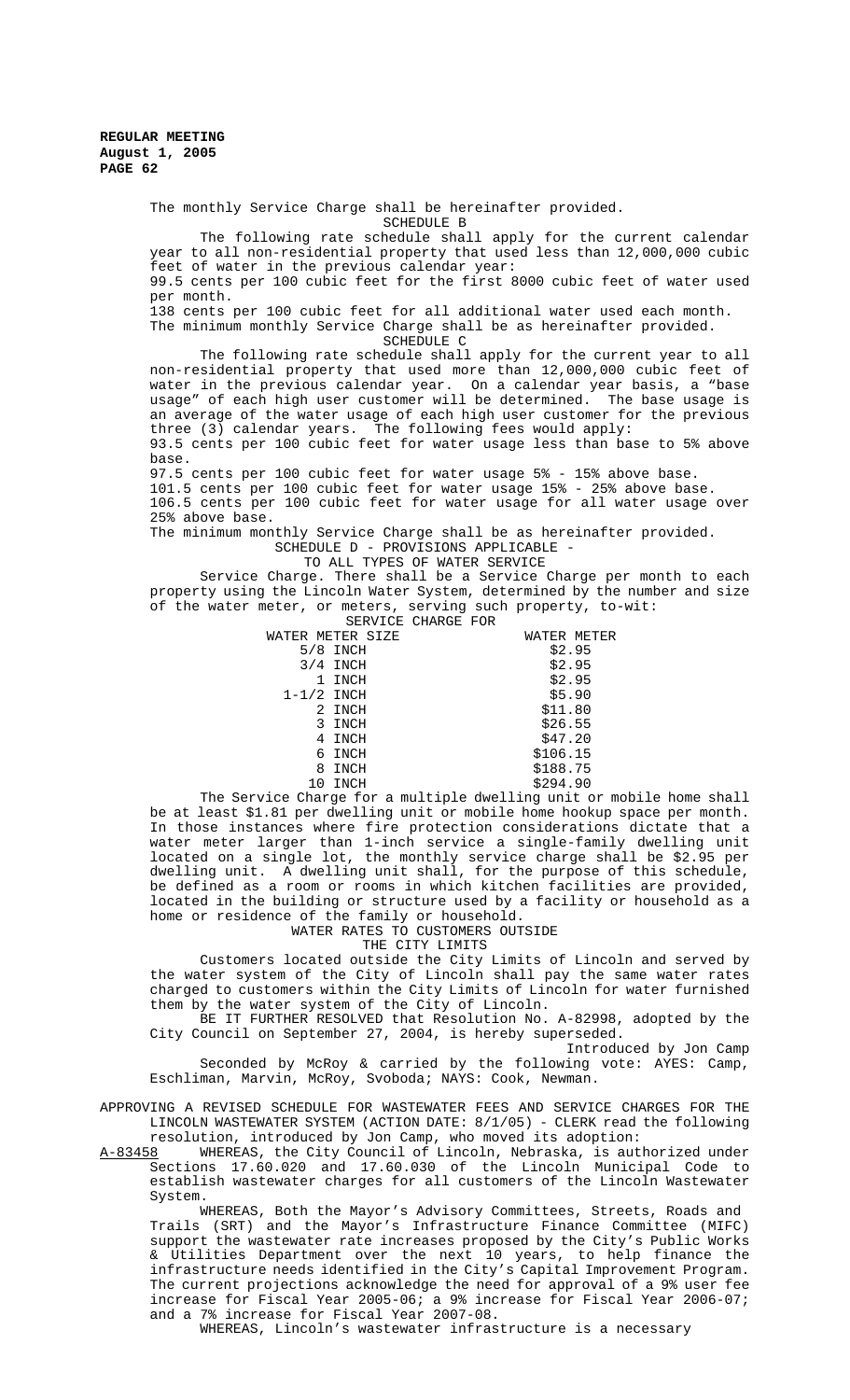component and is required under city charter to be provided to all areas served within the city limits.

And WHEREAS, Lincoln's wastewater rates have historically remained low, and even with the proposed rate increases will continue this tradition of competitive rates within the region and nationally.

NOW, THEREFORE, BE IT RESOLVED by the City Council of the City of Lincoln, Nebraska:

Effective with the billing cycle commencing on November 15, 2005, the following schedule of wastewater use charges is hereby established and adopted:

#### BASIC WASTEWATER USE CHARGE

(a) The basic wastewater use unit charge is hereby established as 132.5 cents.

(b) For any given residential property, the basic wastewater use charge for each billing cycle shall be determined by multiplying for each such cycle the total amount of water, in hundreds of cubic feet, metered for said property during a billing cycle chosen by the Director from the most recent past winter, by the basic wastewater use unit charge.

In the case of change of occupancy of residential property, if the Director reasonably determines that to compute the basic wastewater use charge for a given billing cycle upon the amount of water used by such property during such winter billing cycle would be inequitable either to the City or to the user, he shall use the average amount of water used by like users during such winter billing cycle to compute such charge.

(c) For any non-residential property, the basic wastewater use charge for a given billing cycle shall be determined by multiplying for each cycle the amount of water or wastewater, in hundreds of cubic feet, measured for said property during such cycle, by the basic wastewater use unit charge.

(d) Non-residential users shall be given credit, at the same rate, for water not discharged into the sanitary sewers provided such water is separately metered with the approval of the Public Utilities Department and at the customer's expense.

(e) Where a wastewater flow meter or other wastewater measuring device is required or permitted by the Director and is used to measure the volume of wastewater discharged into the Lincoln Wastewater System, such wastewater use charge shall be computed theron at the basic wastewater use unit charge.

#### SERVICE CHARGE

Regardless of whether a wastewater meter is used, there shall be a service charge per month to each property using the Lincoln Wastewater System, determined by the number and size of the water meters serving such property, to-wit:

| WATER METER SIZE |            | SERVICE CHARGE |
|------------------|------------|----------------|
|                  | $5/8$ INCH | \$1.31         |
|                  | $3/4$ INCH | \$1.31         |
|                  | 1 INCH     | \$1.31         |
| $1 - 1/2$ INCH   |            | \$2.62         |
|                  | 2 INCH     | \$5.24         |
|                  | 3 INCH     | \$11.79        |
|                  | 4 INCH     | \$20.79        |
|                  | 6 INCH     | \$47.17        |
|                  | 8 INCH     | \$83.85        |
|                  | 10 INCH    | \$131.02       |
|                  |            |                |

The minimum service charge for a multiple dwelling unit or a mobile home shall be at least \$0.78 per dwelling unit or mobile home hookup space per month. In those instances where fire protection considerations dictate that a water meter larger than 1-inch service a single-family dwelling unit located on a single lot, the monthly service charge shall be \$1.31 per dwelling unit.

# WASTEWATER RATES TO CUSTOMERS OUTSIDE

THE CITY LIMITS

Customers located outside the City Limits of Lincoln and served by the Lincoln Wastewater System shall pay the same Wastewater rates charged to customers within the City Limits of Lincoln for service furnished them by the Lincoln Wastewater System.

BE IT FURTHER RESOLVED that Resolution No. A-82997, adopted by the City Council on September 27, 2004, is hereby superseded.

Introduced by Jon Camp Seconded by Newman & carried by the following vote: AYES: Camp, Eschliman, Marvin, McRoy, Svoboda; NAYS: Cook, Newman.

#### **MISCELLANEOUS BUSINESS**